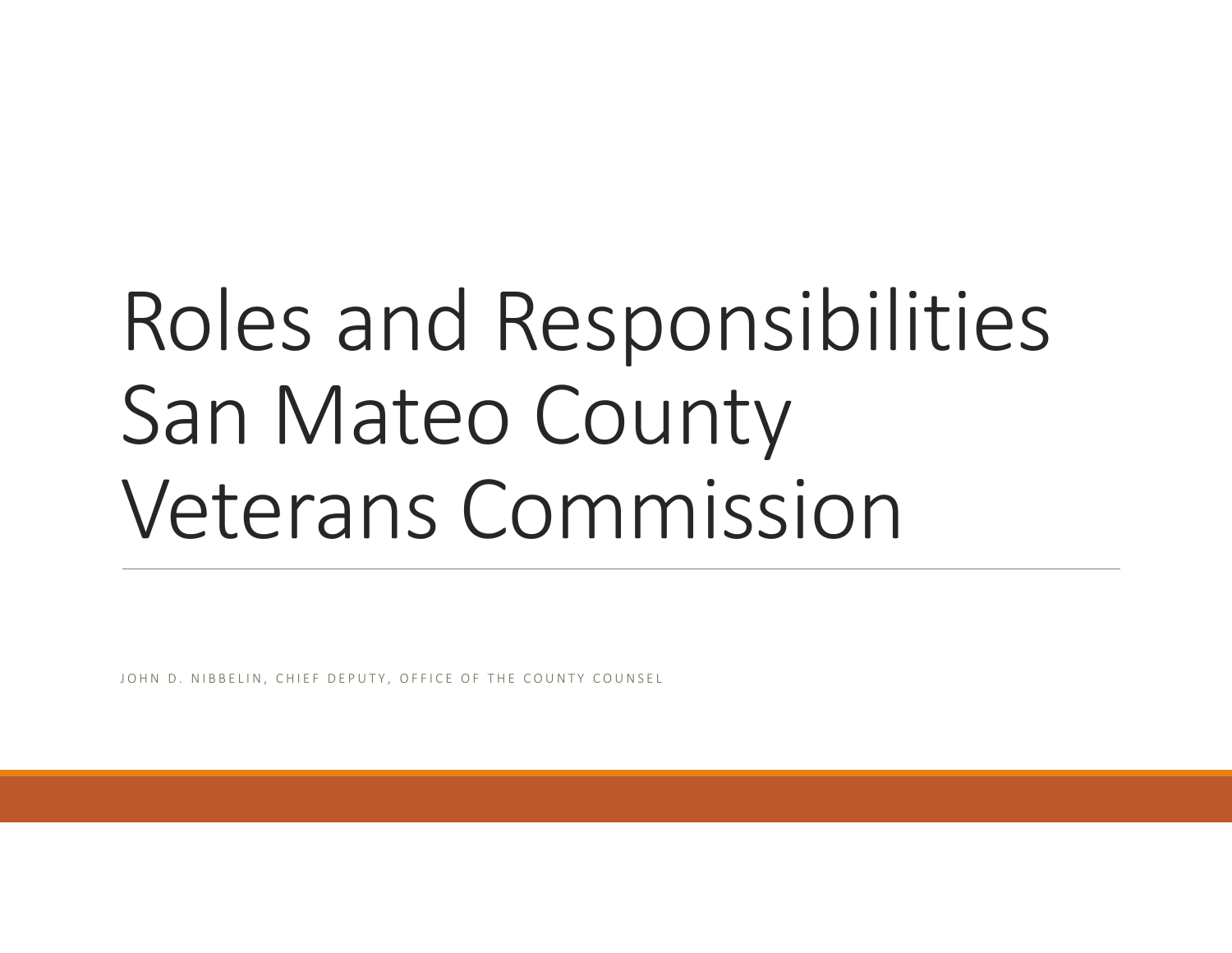## Background re Formation of the Commission

In 2014, Board of Supervisors tasked County staff with undertaking <sup>a</sup> study to identify and address the needs of veterans residing in the County

The 2014 San Mateo County Veterans Needs Assessment found that some veterans in the County require support including with respect to:

- Accessing benefits and safety net services
- Mental and behavioral health services
- Affordable housing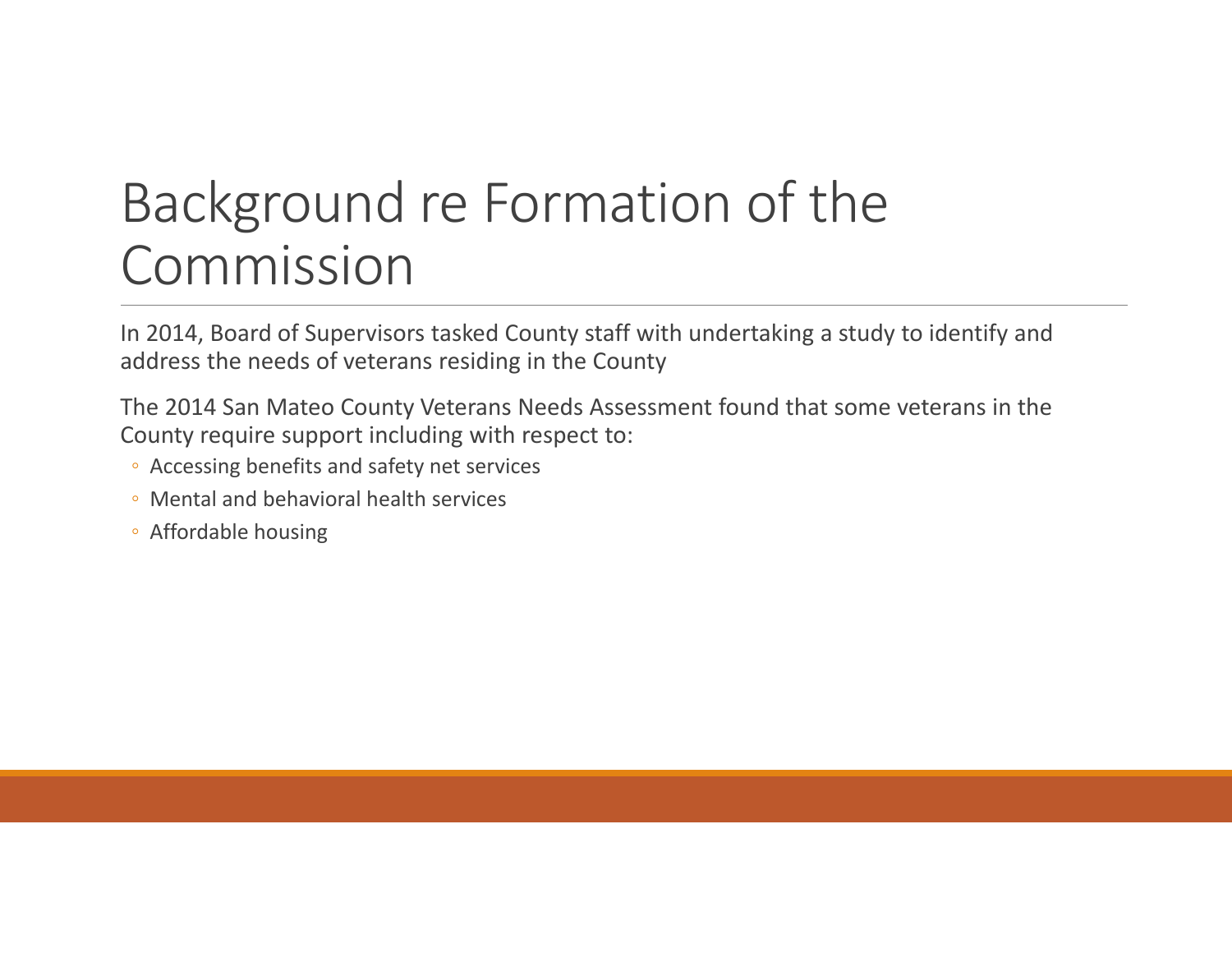## Background re Formation of the Commission

The Board of Supervisors determined that formation of <sup>a</sup> Veterans Commission would assist in identifying, studying and promoting policies to address unmet needs of County veterans

Board forms Veterans Commission by Resolution No. 073812, on June 2, 2015

Resolution No. 074159, dated November 3, 2015, increases size of Commission to 11 members

Resolution to be considered November 17, 2015, proposes to add two alternate members to the Commission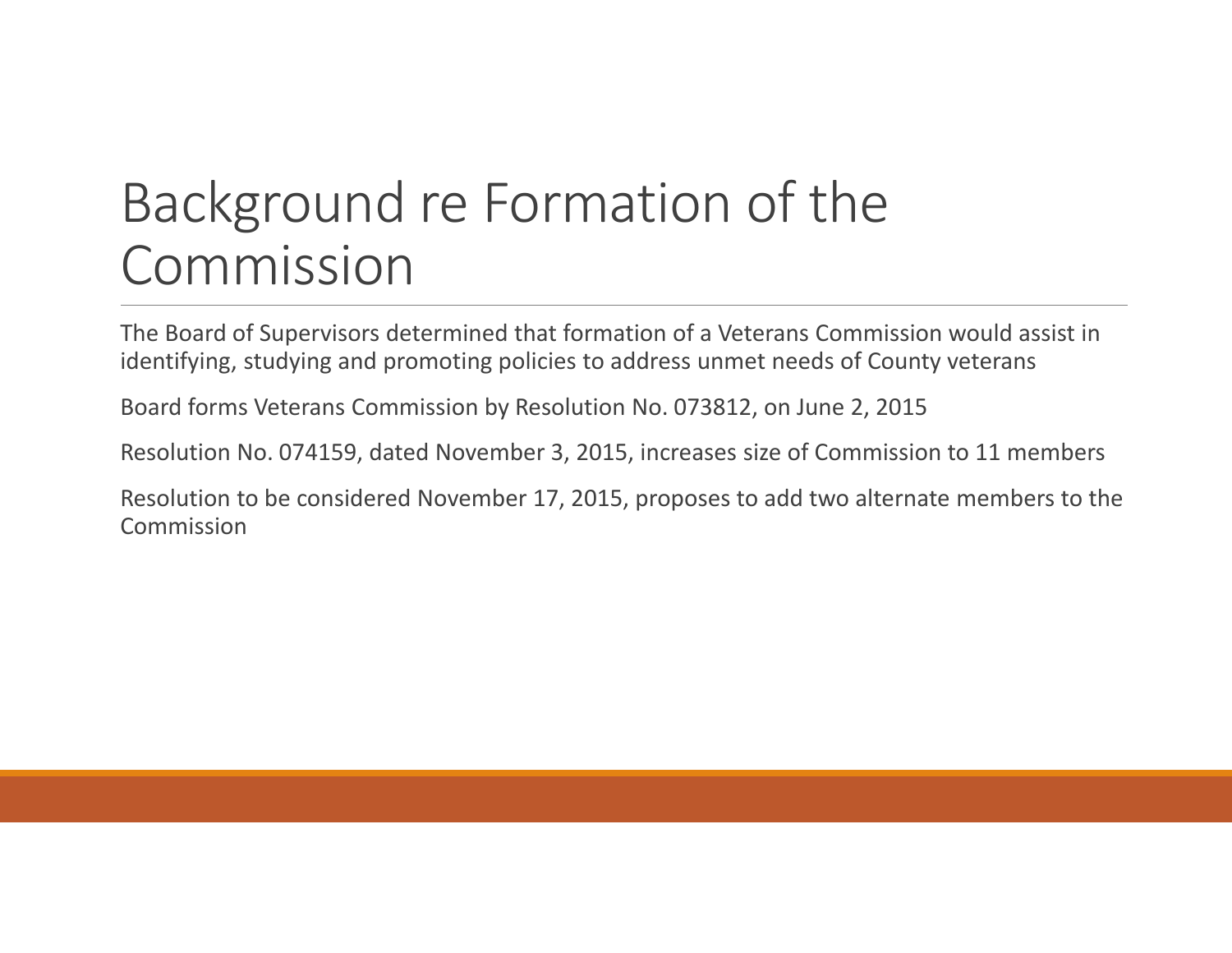## Purposes of the Commission

In forming the Commission, the Board resolved that its **purposes** would include the following:

- Promote programs to foster veterans' well‐being
- Increase visibility and understanding of issues impacting underserved veterans (seniors, women, LGBTQ, homeless)
- Outreach and support for underserved segments of the veterans' community
- Develop initiatives to support San Mateo County veterans and their families
- Report and make recommendations to the Board of Supervisors at least once every year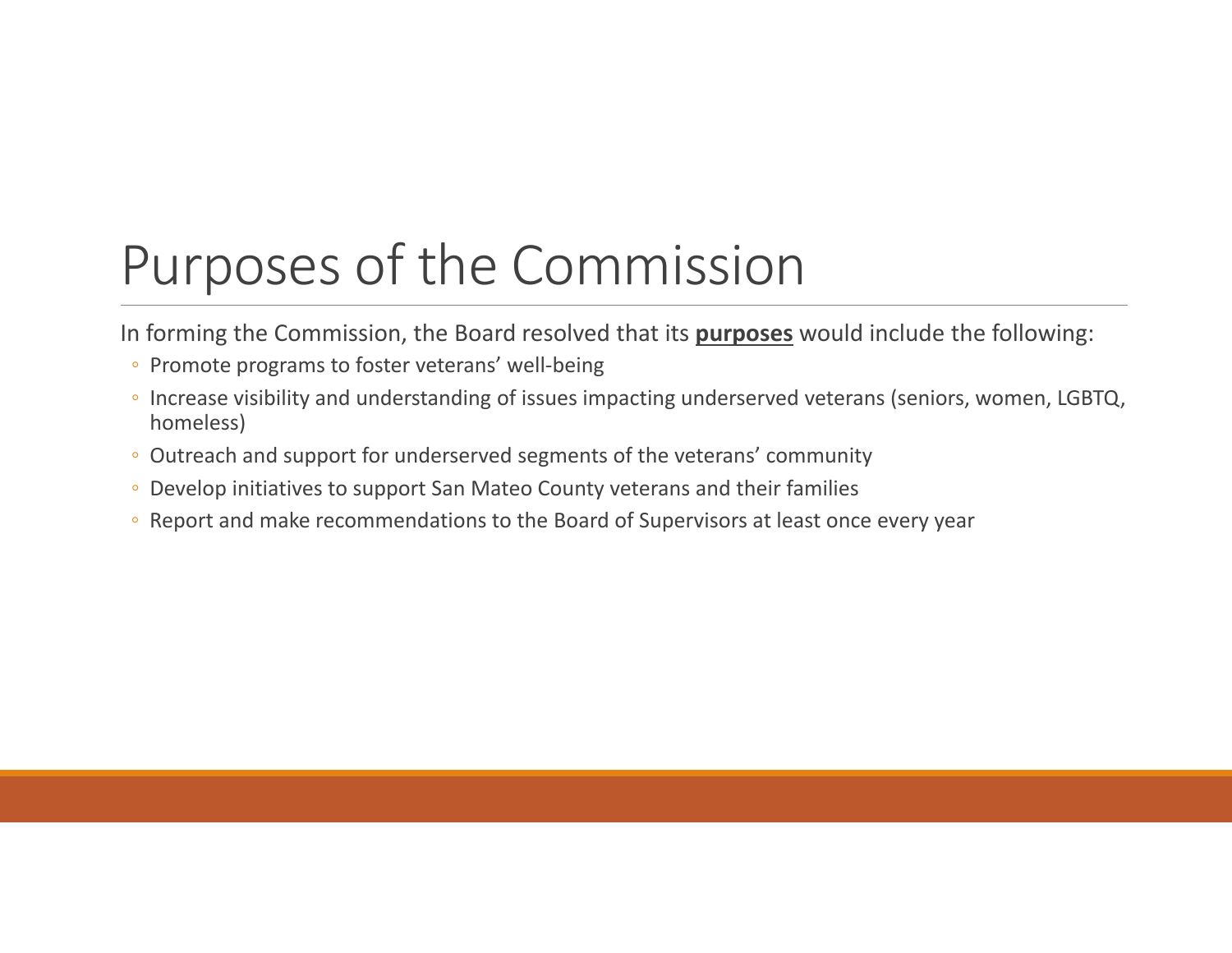# Structure of Commission

- 11 Regular, Voting Members
- Six members serving initial three‐year terms
- Five members serving initial two‐year terms
- 2 Alternate Members [pending]
- Participate/vote when <sup>a</sup> regular, voting member is absent

Reappointments authorized for up to <sup>a</sup> maximum of four (4) full three (3) year terms.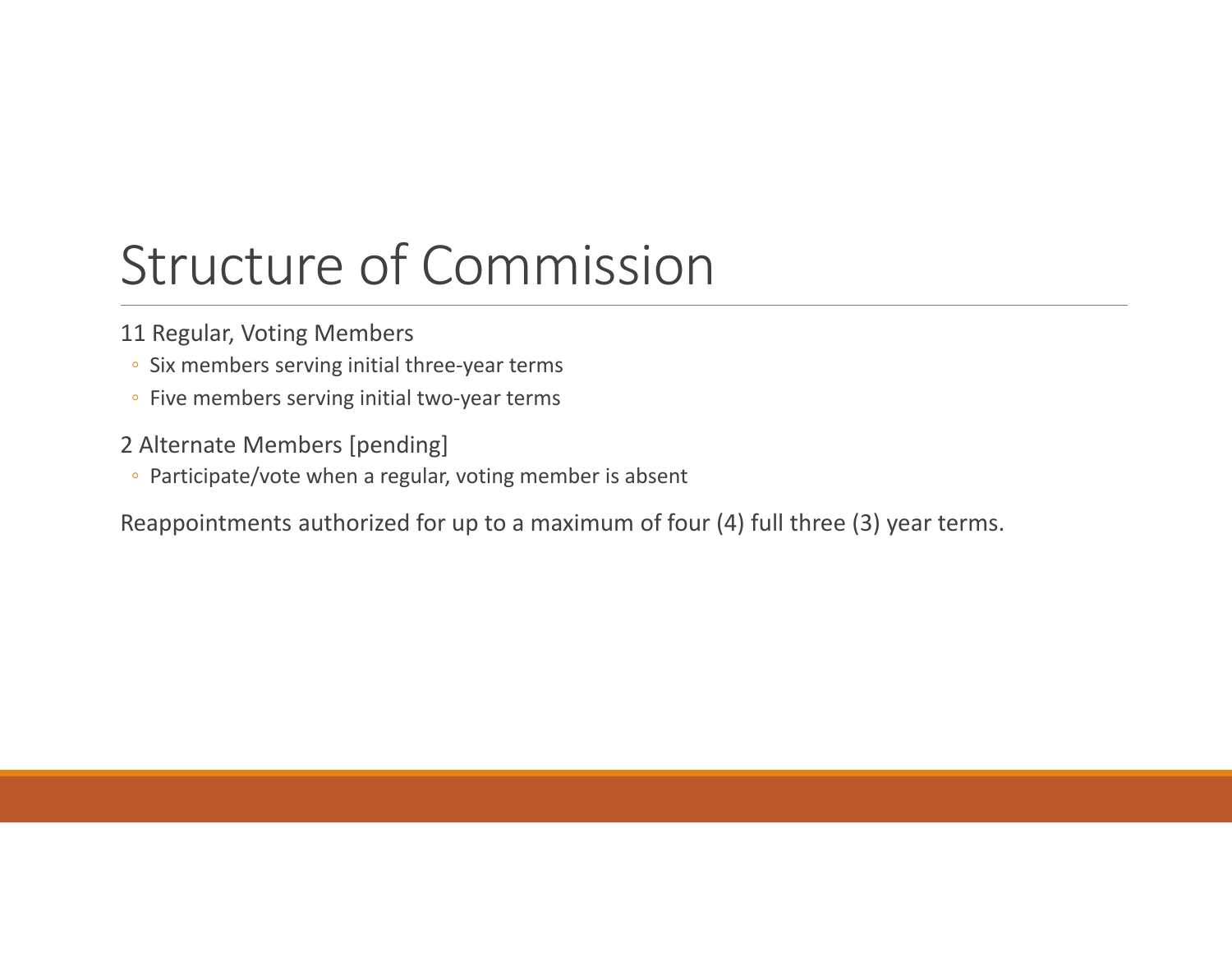# Governance of Commission

Annually selects <sup>a</sup> Chair and Vice Chair, by majority vote

Meets at least 6 times per year; establishes time and place for its meetings

Takes action by a <u>majority vote of all regular voting members</u> (i.e., a minimum of six votes)

May appoint ac hoc committees to develop and make recommendations to Commission

Works with Human Services Agency as administrative liaison

All meetings subject to Brown Act open meeting requirements

All documents and reports of Commission subject to Public Records Act

Must comply with the County's standing rules for boards and commissions (see Resolution No. 069276)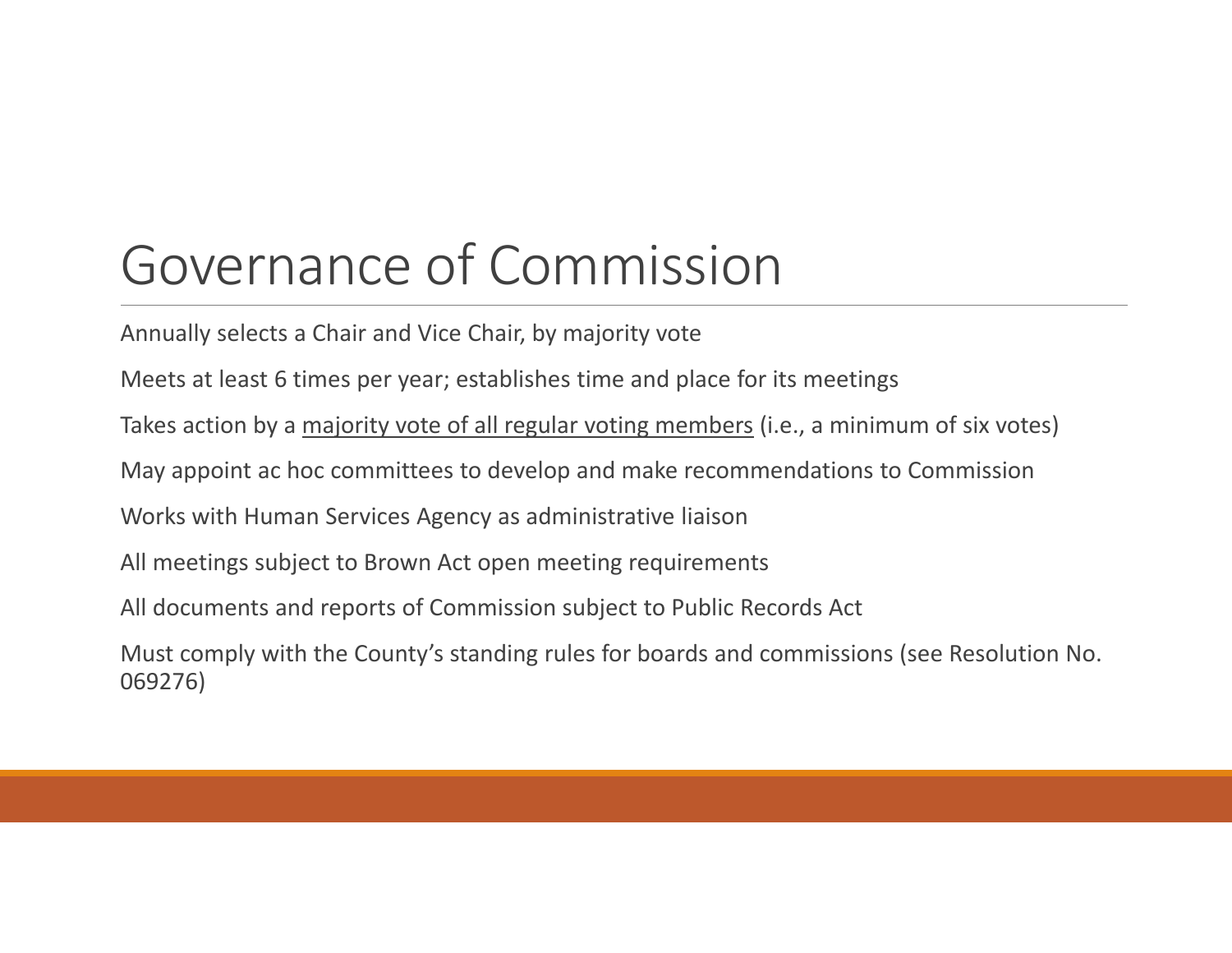# Duties, Functions and Powers of Commission

Advise and make recommendations to the Board of Supervisors

Develop and implement an annual work plan

Provide <sup>a</sup> public forum for input from veterans community to identify unmet needs

Work with existing veterans advocacy and service organizations to help coordinate systems of care and benefits

Act as an advocate for veterans; taking positions pertaining to federal, state and local policies and programs and any legislation affecting veterans and their families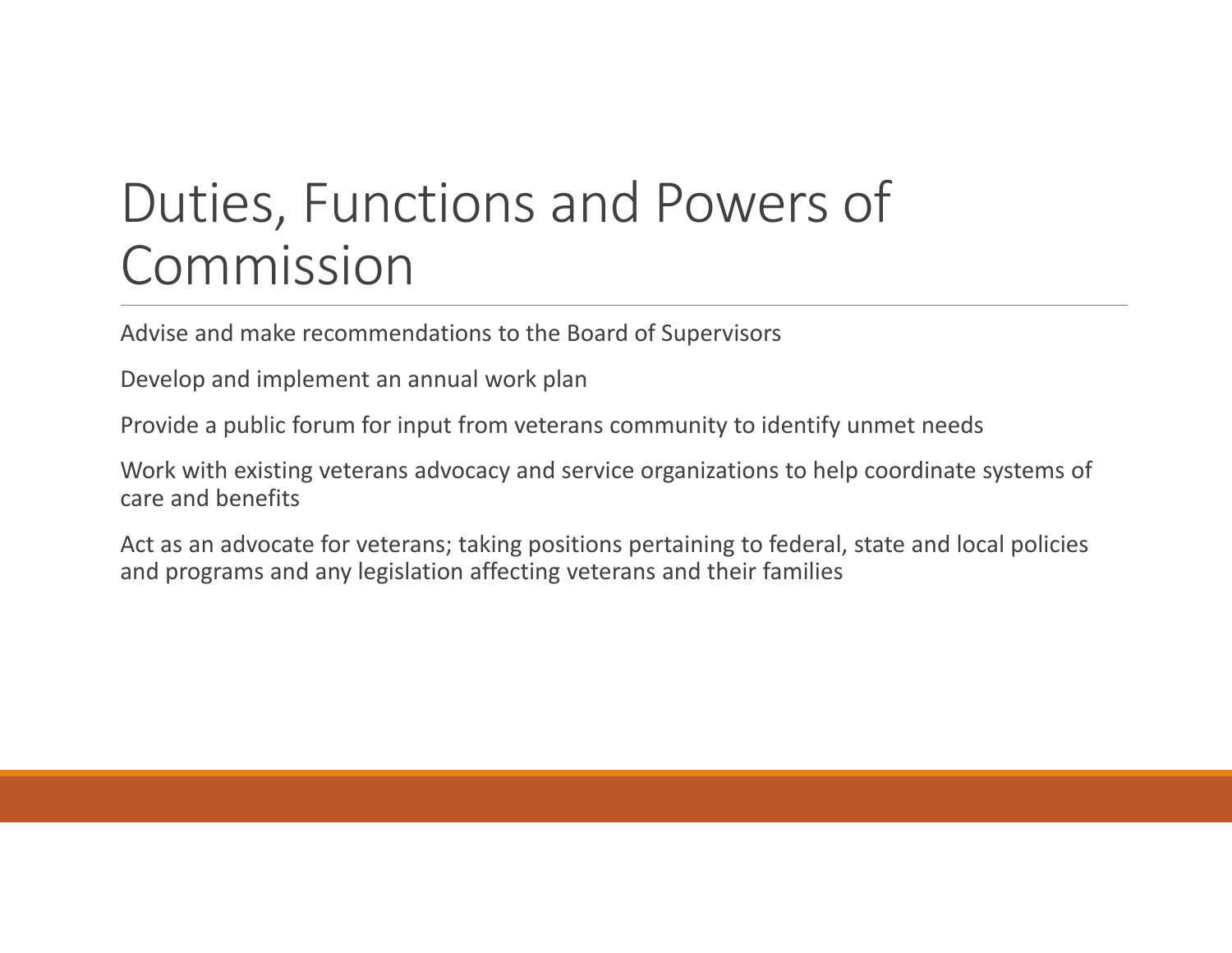# Standing Rules for County Boards and Commissions (Resolution 09276)

Commission subject to the Brown Act

Subject to all applicable County policies regarding non‐discrimination

Commissioners subject to applicable laws regarding conflicts of interest; must sign and return an acknowledgment that financial conflict laws apply

Avoidance of impropriety or the appearance of impropriety

Adoption of rules of procedure for the Commission; reviewed by County Counsel